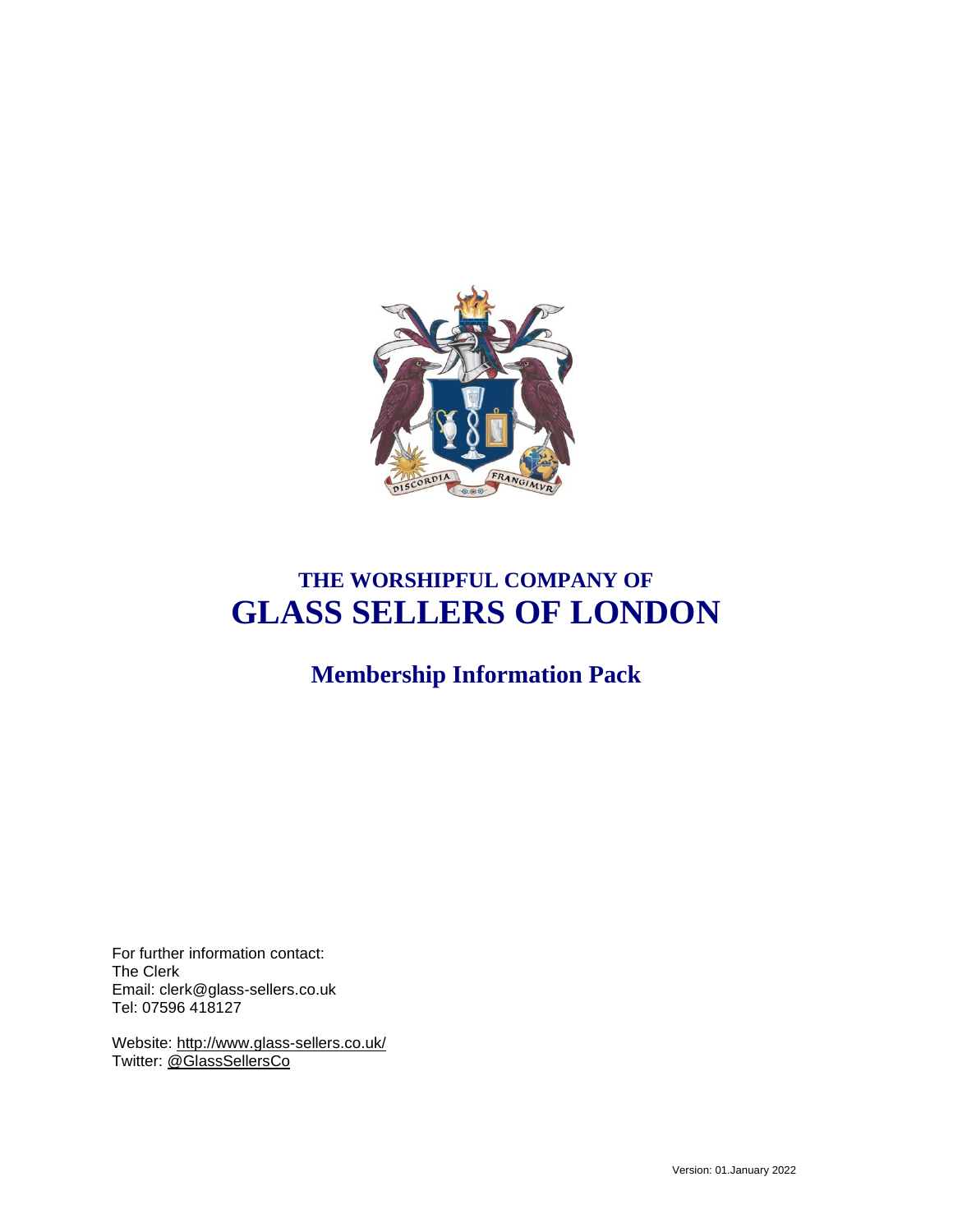

## **Who we are**

The Worshipful Company of Glass Sellers of London received its Charter from King Charles II in 1664. The Company was initially founded to regulate the Glass Selling and Pot-Making industries within the City of London and to ensure quality and fair trade. To that end aspiring traders in glass were apprenticed to a master who was a member of the Glass Sellers Company. He in turn was accountable to the court and officers of the Livery and ultimately to The Master of the Company.

The tradition of integrity, generosity and fellowship that governed the company in former times remains today and creates an unbroken link with the past. Representatives of almost all the sectors of the modern glass industry are members of the Livery. The Company actively promotes the use of glass in arts, crafts, science and technology, and supports education and training in all these areas. At present our Company has around 182 Members of whom a significant number have strong connections with the glass industry. In recent years around 20% of new members have been women. Membership of the Livery today is not restricted to people actively connected with the glass industry but an interest in glass is expected.

In London today there are 110 livery companies representing different professions, trades, and crafts, both past and present. The Glass Sellers Company is the 71st in the long-standing order of seniority or precedence.

## **What we do**

The purpose of a City of London Livery Company, as defined by the Court of Aldermen, is to "foster its profession, trade or craft". This purpose is achieved through charitable works, fellowship, trade, and commerce.

Clearly all long-standing Livery Companies exist in very different circumstances from those prevailing when the company was formed. For example, nowadays our Beadle oversees our ceremonies rather than policing the streets looking for rogue glass sellers. Instead, we are working more generally to promote this wonderful material glass whenever we can, and we are very proud of our continuing contacts with the glass industry. Similarly, our charitable activities have moved from simply looking after glass sellers in difficulties to helping others.

The role of the Glass Sellers Company today is to:

- Maintain cordial relationships within the Company, the City and the glass industry
- Stimulate interest in glass in all its aspects
- Carry out charitable works, with special emphasis on education
- Maintain the Company's traditions, values, and customs
- Provide pastoral care for members in distress
- Support the Lord Mayor & the Corporation of the City of London.

#### **Charitable works**

The purpose of the Worshipful Company of Glass Sellers' Charity Fund is to support:

- The wider glass industry
- The City and its specific appeals
- Education
- The less privileged in and around the City of London.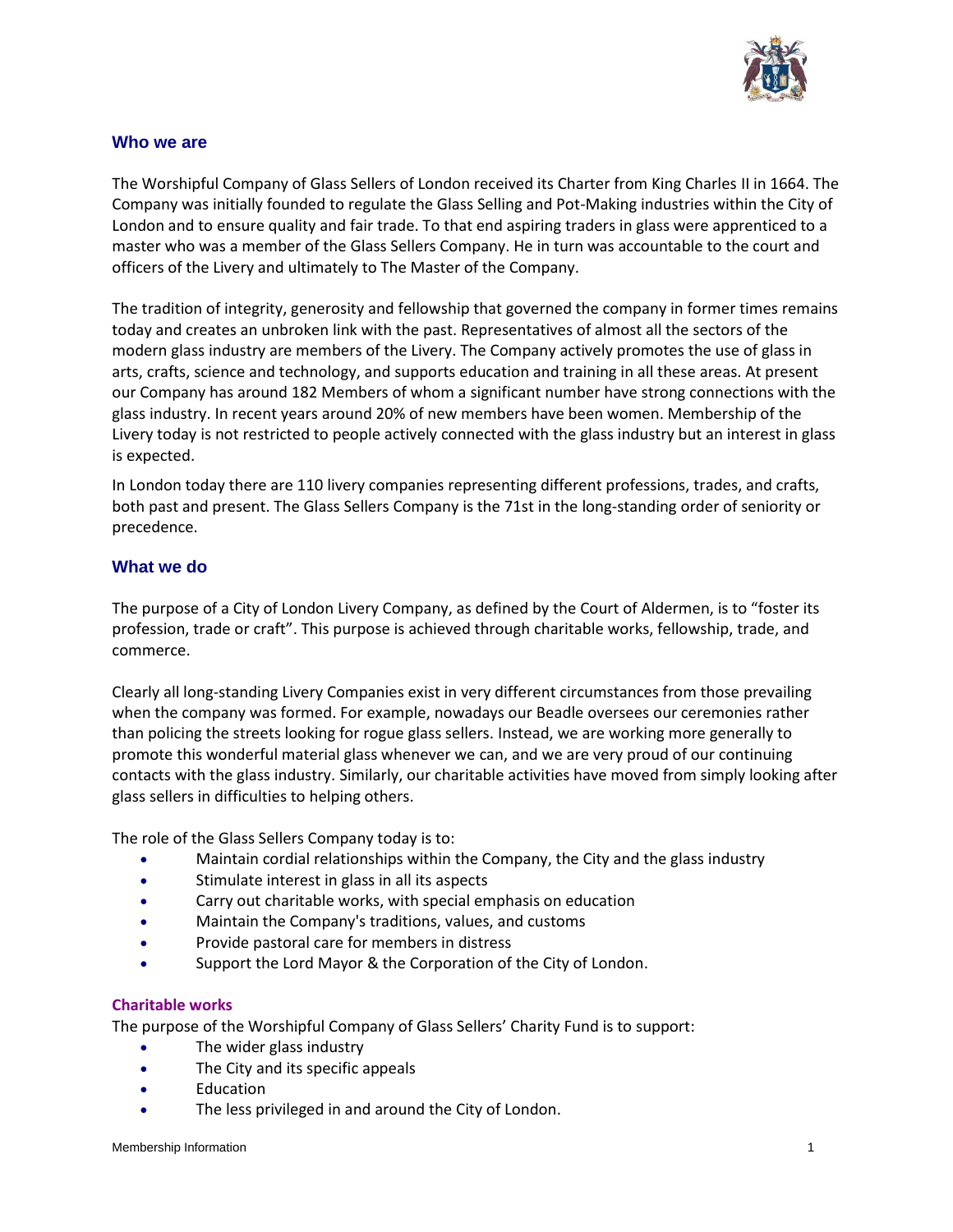

All members of the Livery promise to contribute to the Charity Fund throughout their membership, according to their means. Our charitable activities currently include:

- Awards e.g., the Glass Sellers' Art and Craft, and Science and Technology prizes
- Scholarships and bursaries for education
- Glass in Society projects with schools throughout the country
- One-off gifts in response to specific appeals including the Lord Mayor's Charity.

#### **Fellowship**

We promote fellowship and communication between Liverymen, as well as within the wider glass industry.

We wish to encourage all Liverymen to become actively involved in the Company. There are several committees and teams which help the Livery to function and periodically need new members.

| <b>Committees</b>                                        | Role                                                                                                                                                                                                                                                               |
|----------------------------------------------------------|--------------------------------------------------------------------------------------------------------------------------------------------------------------------------------------------------------------------------------------------------------------------|
| Finance and General Purposes Committee (F&GPC)           | Acts as a Finance and Management Committee for the<br>Company, reporting to the Court. Chaired by a Court<br>Assistant or Warden                                                                                                                                   |
| Livery Committee                                         | Responsible for improving the experience of Freemen and<br>Liverymen and strengthening their understanding of the<br>Company and the City and promoting recruitment.<br>Reporting to the Court and Chaired by a Member of the<br>Court and includes a Past Master. |
| The Worshipful Company of Glass Sellers' Charity<br>Fund | The Charity Fund is an independent entity, approved by the<br>Charity Commission. The Charity Fund is administered by<br>Trustees who are all members of the livery. All members of<br>the Company are expected to contribute to the fund                          |
| Succession and Appointments Committee                    | Evolves succession lists for the key offices within the<br>Company. Chaired by a Past Master and includes the Master<br>and Clerk                                                                                                                                  |
| Interview Committee                                      | Responsible for assessing the qualifications of possible new<br>members and carries out the initial interviews. Chaired by a<br>Past Master and includes the Clerk                                                                                                 |
| <b>Glass Committee</b>                                   | The committee's remit is to improve links and raise<br>awareness of the Company within the wider glass<br>industries. Reporting to the Court. Chaired by a Court<br>Assistant and includes a Past Master.                                                          |
| <b>Sporting Teams</b>                                    | These vary from time to time depending on the active<br>interests of members. In recent years Golf, Shooting and<br>Swimming teams have all competed with other Livery<br>Companies.                                                                               |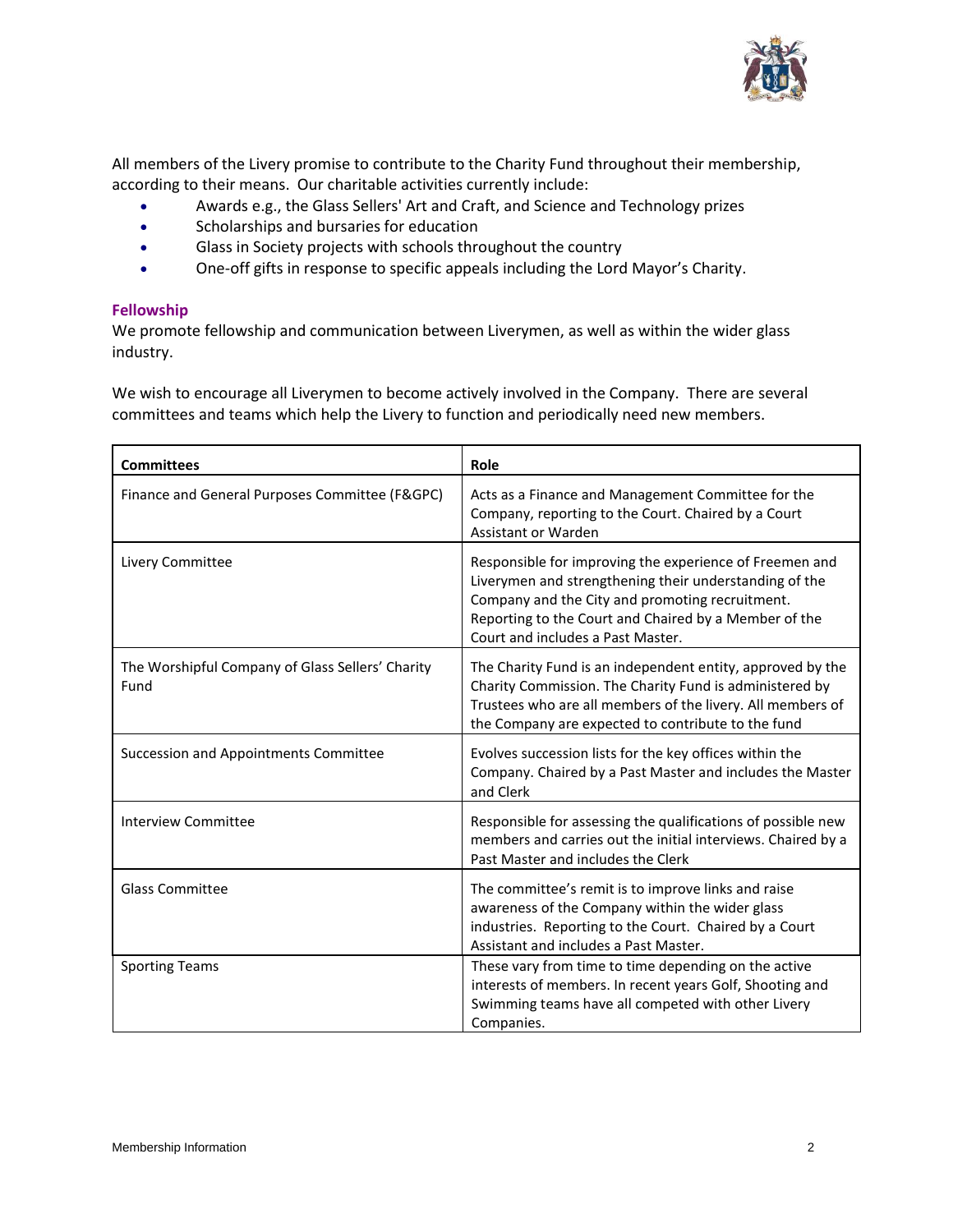

## **Trade Background**

The British glass industry is much larger than many realise. It is worth many billions of pounds annually. Glass is possibly the most malleable of substances; it can be fashioned into shapes and used for more purposes than any other material.

- We melt it in the flame of a match, but it can stand the heat of re-entry into the Earth's atmosphere
- We look through it, when we look through windows, windscreens, and lenses
- We look at it when we admire stained and art glass
- We put things in it when we fill milk bottles and lead crystal wine glasses
- We use it to communicate via fibre optic cables which transmit data signals, and in the manufacture of satellites
- We use it in surface engineering in the manufacture of cars and aircraft and also in the biomedical industry.

Glass touches every aspect of our daily lives. It is a truly "green" substance. It is made from natural materials in abundant supply and can be recycled back to its natural state with little or no loss of performance.

The Glass Sellers are interested in and work to promote the manufacture, use and appreciation of glass in all its forms and look to link actively with individuals and organisations within these sectors.

## **How we are managed**

The Company is governed by a Court chaired by a Master who is supported by the Prime Warden and Renter Warden who normally succeed to be Master in turn. These appointments are made annually. The Company Clerk is always in attendance at Court Meetings and takes a minute of the proceedings. Others, such as the Company Treasurer, may also be asked to attend.

Assistants to the Court are appointed regularly to ensure that there is a steady flow of potential new Wardens and Masters for the Company. They, together with the current Master and Wardens and the seven most recent Past Masters, form the voting body of the Court.

General policy issues under discussion are often agreed by acclaim after discussion, but voting does take place quite often on important matters or where opinion remains divided.

All Past Masters are life members of the Court although, as indicated above, they lose voting rights after their first seven years after passing through the chair. Nevertheless, their views are always listened to carefully as they frequently represent wisdom and well-regarded long-standing traditions.

# **What is expected of a member?**

Joining a City Livery Company is a lifelong commitment. It is not equivalent to joining a club in which membership can be dropped when interest wanes. Legally, it is not possible to give up the "Freedom" of the Company once that has been granted, though it is possible to retire from the greater commitment involved in taking the "Livery" of the Company.

These two levels of membership in the Company correlate to what in the early days were the roles of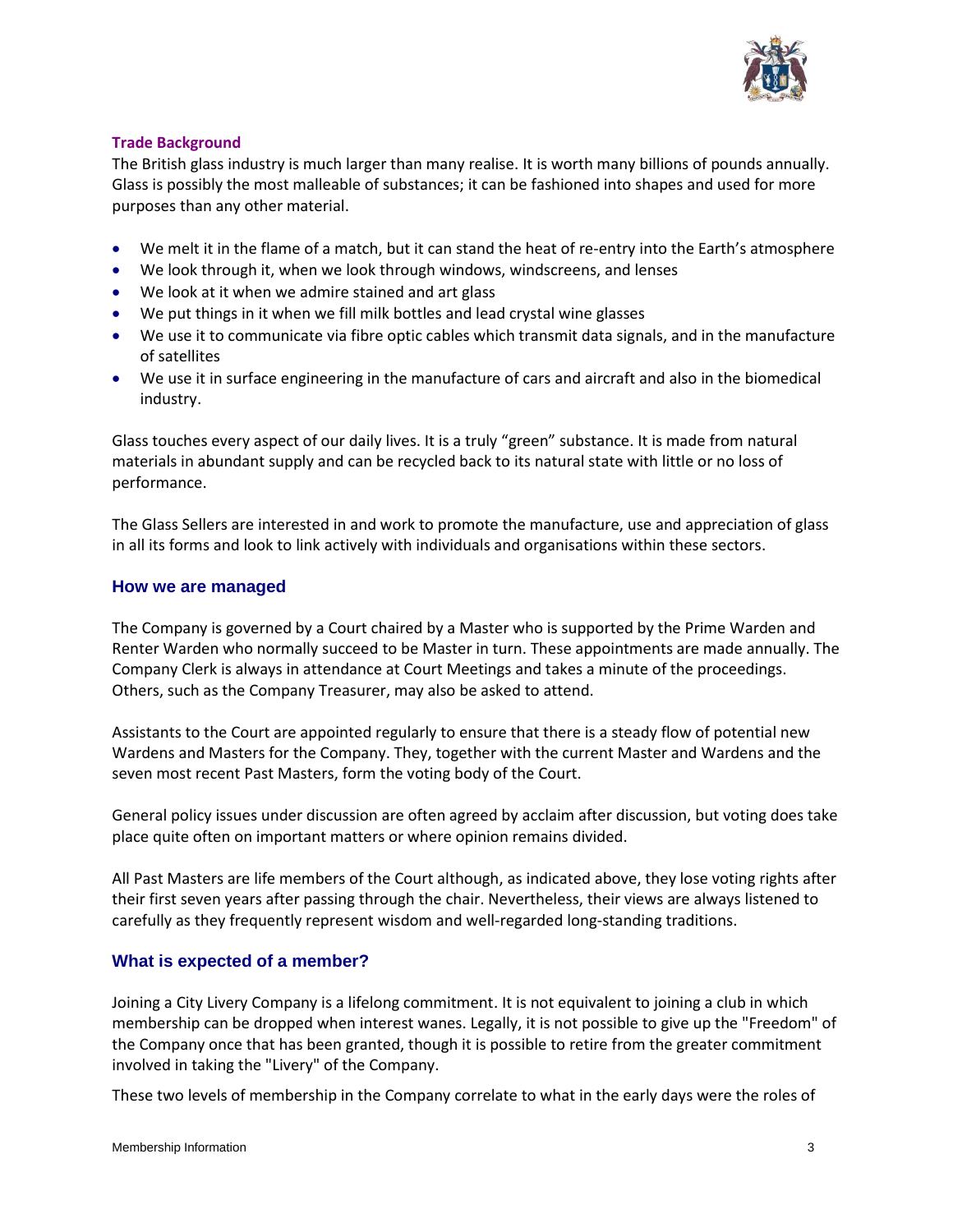

skilled craftsman (Freeman) and business owner (Liveryman).

Today's members commit to supporting the traditions and customs of the City of London and, as Liverymen, voting in the elections for the Sheriffs and Lord Mayor. They also promise to contribute to the Company's Charity Fund according to their means.

There are certain basic City traditional ceremonials that we adhere to like every other City Livery Company. It is important that those seeking membership should be aware of these and welcome them as part of membership. Offering toasts and passing the Loving Cup at dinner are included of course, but in addition a new member is expected to have:

- A real desire to 'give back' to our civic society
- A motivation to give, within their capability, of talent, time, and money
- A disposition, which allows them to work easily with others in the context of the Company
- An understanding of and sympathy for city tradition.

It is hoped that members will become actively involved in the work of the Company throughout their membership. The amount of involvement often varies over time, depending on career and family pressures as well as economic circumstances.

Anyone joining the Company becomes a Freeman of the Company and normally holds this role for a maximum of three years. In that time, they are expected to attend a minimum of two formal Court Dinners and two of the less formal events. There will also be briefing sessions on both the role and organisation of the City and of our Company and its traditions, where attendance is expected.

It is also necessary at this stage to apply for the Freedom of the City of London which is granted to any Company Freeman who is put forward by his or her Company. This involves a short ceremony at the City Chamberlain's Court, conducted by the Clerk to the Chamberlain. It is then possible to apply to the Company to be "Clothed in Livery". It should be noted that this involves paying a one-off fee called a "Fine", an annual amount of "Quarterage" as well as contributing regularly to the Charity Fund. Regular attendance at the Common Hall meetings of the Company and the City Elections mentioned above is also expected. While an interest in the City of London is expected, many of our members live around the country or in a few cases overseas.

# **What are the benefits of being a member?**

The main benefits of being a member are the opportunities:

- to become a Freeman of the City of London
- to contribute to improving the lives of many people by contributing time and skill to the activities that support education, industry, the arts, and less well-off communities
- to meet and connect with like-minded men and women
- to help young and talented people to achieve their full potential
- to contribute to the future developments of the wider glass industry
- to support and assist in the varied charitable activities of the Company
- to attend formal dinners arranged by the Company
- to attend luncheons and dinners with other Livery Companies and at the Lord Mayor's Mansion House.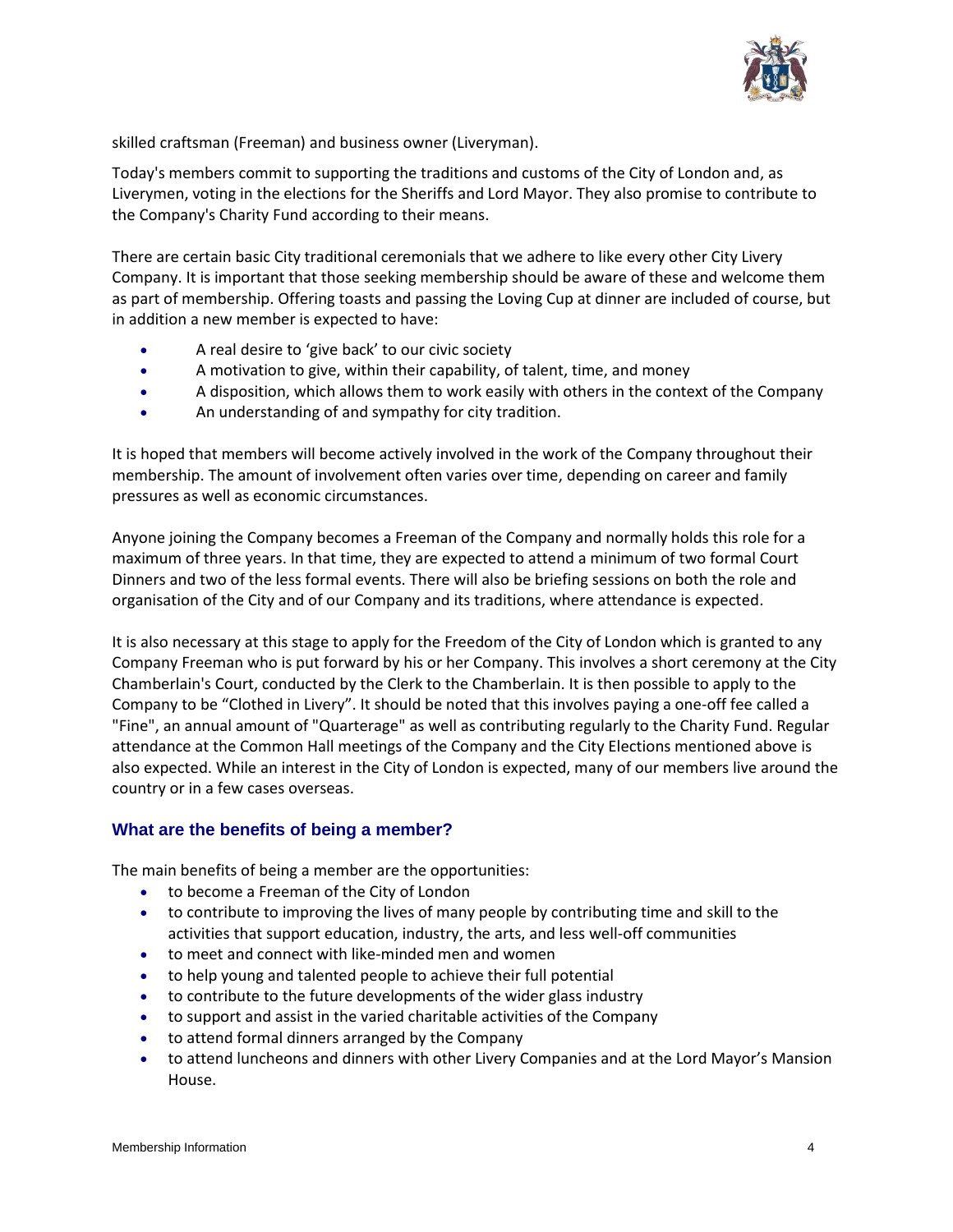

In addition, there are:

- Teams for sports and social activities.
- Events organised by other City Institutions
- Religious services, where we welcome people of any ethnic or religious background or, indeed, none
- Access to rooms in the City that can be reserved at a modest fee for over-night stays. This can be especially useful for out-of-town members.

Partners and guests are always welcome to all the general social events of the Company, but advice should be taken from the Clerk when considering inviting guests to the more formal events including Court Dinners, Common Hall, City events, etc.

## **Who can join?**

Originally admission to the Company bound together only those who shared an interest in promoting the sale of, and ensuring the quality of, glass products within the City of London. Nowadays the reasons for becoming a Liveryman of the Glass Sellers Company are much wider. Working members from the glass industry and people who work with its products are particularly welcome as the Company continues to foster its links with glass making. We also welcome members from the associated industries such as telecommunications and businesses working with glass composites. However, most new members are based near London and do not have such links though they often have, for example, an active interest in collecting art or historical glassware.

The Company is a multi-ethnic, multi-religious organisation of mixed gender, with most of its membership being based in the United Kingdom. We do have some members resident in other parts of the world, though clearly, they are less able to make full use of the facilities and activities of the Company.

## **Categories of membership**

Full membership is limited to 230 Liverymen and an unlimited number of Freemen.

#### **Liverymen**

Liverymen are full members of the Company, entitled to attend all events, to serve on Company committees and to be elected to serve on the Court of Assistants.

#### **Freemen**

There are three categories of Freemen:

- Those who are waiting to become Liverymen.
- Young Freemen those who are at the early stage of their careers and aged between 21 and 35 and are considering becoming Liverymen at some point in the future.
- Artisan Freemen those who are or have been actively engaged in the wider glass industry, as an artisan or craftsman, and choose on joining never to proceed to become Liverymen.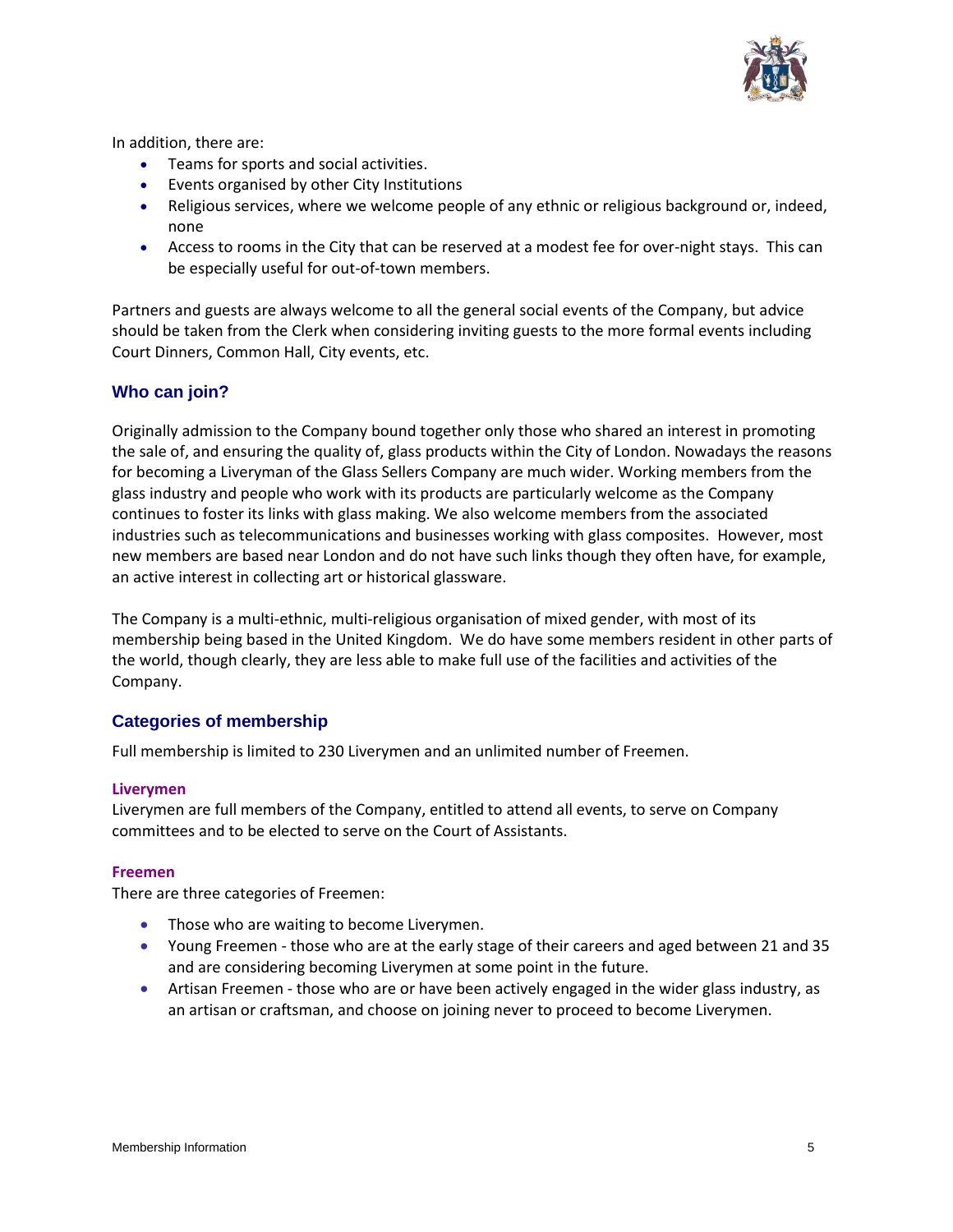

## **How to become a member**

*Any interested person can find out more about becoming a Liveryman from the Clerk.* 

## **Application**

An applicant for the Freedom of the Company must have two sponsors, one acting as proposer, the other as a seconder; one must be a Liveryman and the other a member of the Court.

Both sponsors must sign the applicant's form and the proposer must also provide a recommendation in the section within the membership application form. The application form should be sent to the Clerk. Do not worry if you do not currently have a sponsor from within the Company. Contact the Clerk who will guide you through the application process and implications of membership.

## **Induction process**

Following the receipt of the application by the Clerk, an applicant will be asked to attend an interview. The interview panel will normally consist of the Chairman of the Interview Committee, the Clerk, and another Past Master.

Applicants are normally expected to have attended at least one Glass Sellers event prior to interview and to have some knowledge of the Livery movement, the Company, and the City. It is the responsibility of the proposer to ensure the applicant has this basic knowledge and experience prior to the interview.

After the interview, if both parties then wish to proceed, the application goes before the Court at its next formal meeting for final agreement.

The successful applicant is invited to become a Freeman of the Company and subsequently progress to become a Liveryman.

The progress from application for admission, to being elected a Freeman should not take more than six months. Freemen are encouraged to become Liverymen within three years of joining the Company subject to places being available.

Before being clothed in the Livery a Freeman is normally expected to have attended:

- Two dinners or banquets
- A Company briefing
- A City briefing

Should a Freeman progress to be clothed in Livery within 12 months they are expected to have attended at least one formal Court Dinner. They should also have attended the briefing sessions if these are available during that period.